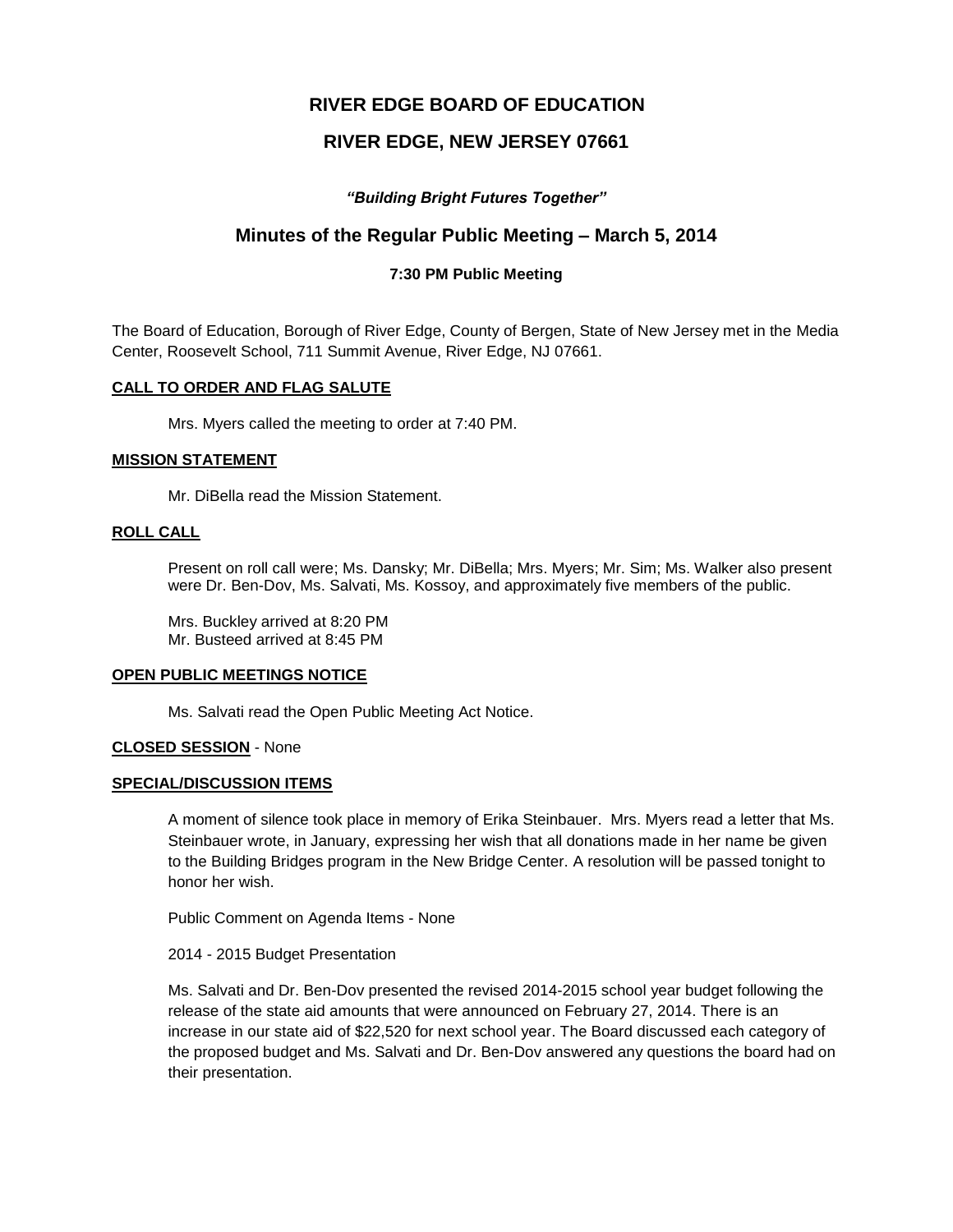# **REPORTS**

## **SUPERINTENDENT**

Dr. Ben-Dov reported on the following:

- Dr. Ben-Dov expressed her condolences regarding Erika Steinbauer's passing. She spoke about Erika's impact on the River Edge School District and how she considered her a mentor. Erika taught her a lot and she will be missed.
- Dr. Ben-Dov thanked Ms. Kossoy for her hard work on preparing for the P.A.R.C.C. field test. On March  $26<sup>th</sup>$ ,  $27<sup>th</sup>$ , and  $28<sup>th</sup>$ . Roosevelt will participate in the field test, in Language Arts, with two third grade classes.
- The District received its HIB Grade, from the state, for 2012-2013 school year. The total amount of points possible was 75 and the River Edge School District received a 72/75. Dr. Ben-Dov stated she was very proud of our work to ensure the safety of students at all times. This will be posted on the District website next week.
- There was a wonderful discussion on the 2014-2015 School Calendar at the Student Board Meeting on February 26<sup>th</sup>. Dr. Ben-Dov wasn't sure if the Board was ready to vote on the calendar tonight, so there will be a discussion and motion on the March  $19<sup>th</sup>$ Agenda.
- The Cherry Hill PTO has made a generous donation of 100 Chrome books valued at approximately \$32,500.00. They are asking that the Board accept their gift. There will be a motion on tonight's agenda to approve it.

# **PRINCIPAL**

Ms. Kossoy reported on the following:

- Ms. Kossoy started her report with reading a note, from a former Roosevelt student, who wrote about her wonderful experience at Roosevelt School.
- Ms. Kossoy will read to all grades for Read across America.
- Parent Conferences are taking place next week on Tuesday, March  $11<sup>th</sup>$  and Thursday, March 13<sup>th</sup>.
- $\bullet$  International Day will be held on Tuesday, March 25<sup>th.</sup>
- P.A.R.C.C Field Test will take place at Roosevelt School on March 26th, March 27<sup>th</sup>, and March 28<sup>th</sup>.

## **BOARD SECRETARY**

Ms. Salvati reported on the following:

- Rodney Watkins, from DiCara and Rubino Architects, came to the pre-bid meeting with contractors on March 5<sup>th</sup> for the Cherry Hill School Roof Replacement. The bids for the roof replacement are due to the board office by March 27<sup>th</sup>.
- Ms. Salvati has been very busy working on the 2014-2015 budget.
- The tentative budget will be brought to the Board for approval on March 19<sup>th,</sup> as it is due to the County by March 20<sup>th</sup>.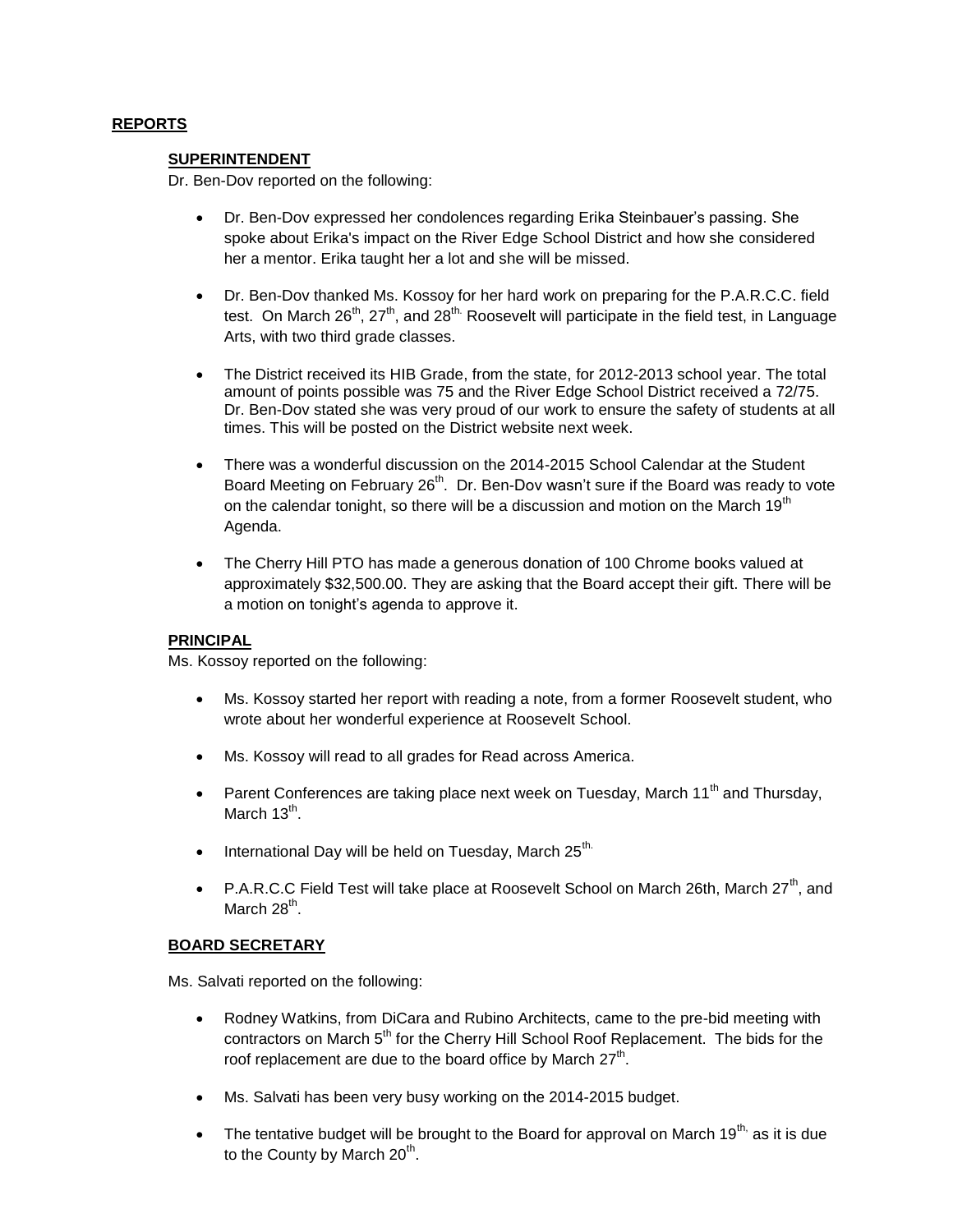## **PRESIDENT**

Mrs. Myers reported on the following:

- Mrs. Myers spoke to the board regarding a Mayor/Council Liaison.
- Mrs. Myers asked that all new committees should get together for a meeting.

## **COMMITTEES**

- Ms. Walker attended a New Jersey School Boards Meeting on Tuesday, March  $4<sup>th</sup>$ .
- Ms. Dansky stated the next New Jersey School Boards Meeting will be held on Tuesday, May 6<sup>th</sup>.

## **MOTIONS TO BE ACTED UPON**

## **ADMINISTRATION/POLICY**

Motion by Mr. Busteed Seconded by Mr. DiBella

- 1. That the Board of Education approve the staff development training as per the schedules for March 2014 including relevant mileage reimbursement. (Addendum)
- 2. That the Board of Education approve the completion of the following emergency drills:

| School             | <b>Dates</b>                                               |
|--------------------|------------------------------------------------------------|
| Cherry Hill School | February 19, 2014 Lockdown<br>February 20, 2014 Fire Drill |
| Roosevelt School   | February 19, 2014 Lockdown<br>February 24, 2014 Fire Drill |

Ayes: Mrs. Buckley, Mr. Busteed, Ms. Dansky, Mr. DiBella, Mrs. Myers, Mr. Sim, Ms. Walker Nays: None

## **CURRICULUM/EDUCATION** – None

**BUILDINGS & GROUNDS** - None

#### **FINANCE/GRANTS/GIFTS**

Motion by Mr. DiBella Seconded by Mrs. Buckley

- 1. That the Board of Education authorize the contract with Educational Data Services for services in connection with the cooperative bidding for supplies and other categories as mutually agreed upon for the 2014-2015 school year at a fee of \$3040.00. (Addendum)
- 2. That the Board of Education approve the appropriation of 2012-2013 Extraordinary Aid and Nonpublic Transportation Aid to the General Fund for the 2013-2014 school year as follows: